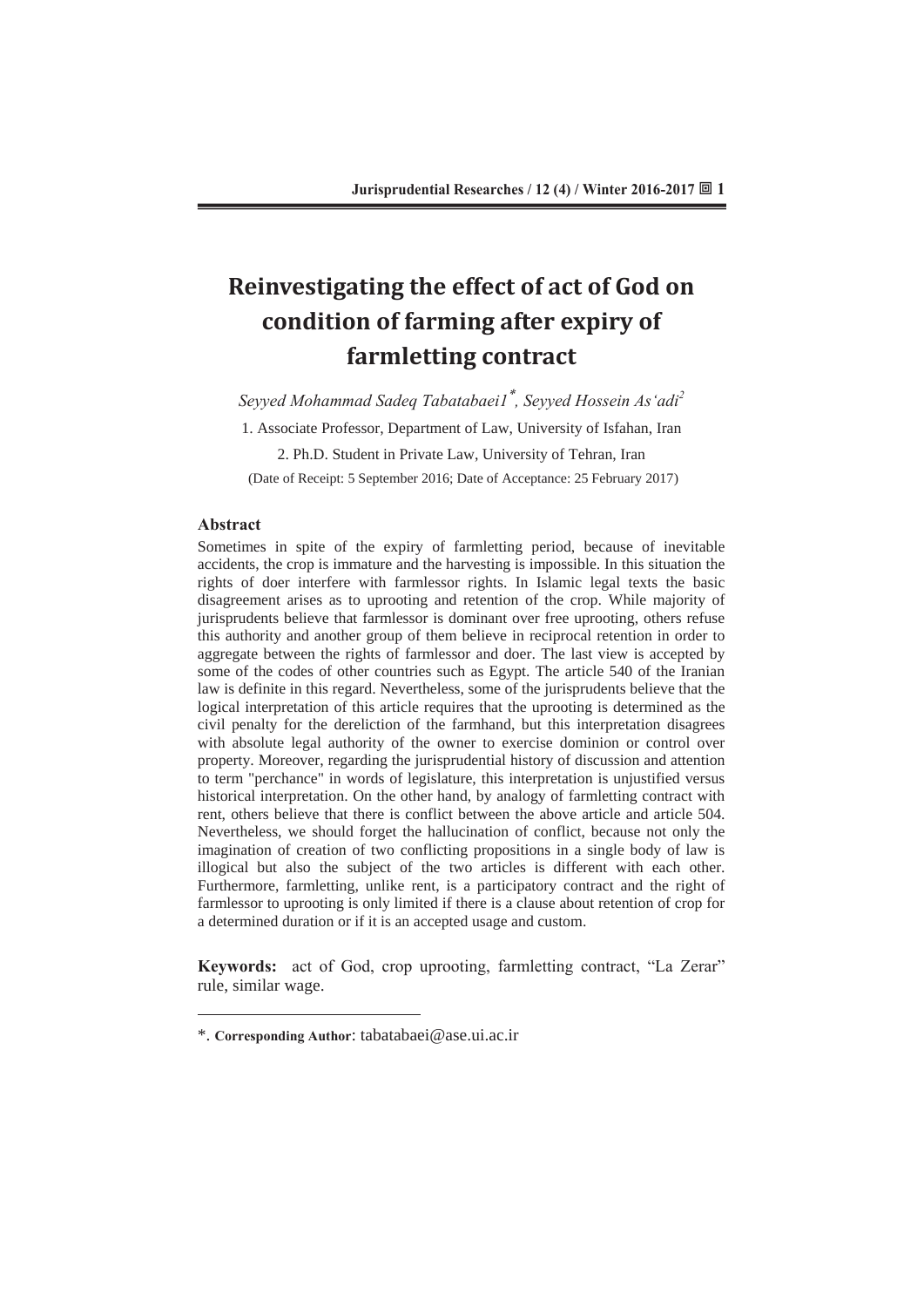# **Reinvestigating the legal documents about reluctance to commit the murder**

### $S$ *a*'*id Ebrahimi*<sup>\*</sup>

Assistant Professor, University of Mazandaran, Iran (Date of Receipt: 2 October 2016 ; Date of Acceptance: 25 February 2017)

### **Abstract**

According to the popular jurisprudential theory, reluctance to murder does not justify murder; rather the actor is sentenced to retaliation and the person who use force against another to do or not to do the murder is sentenced to life imprisonment. Based on the theory the legislator enacted regulations on reluctance to murder in Islamic criminal law approved in 1370 and 1392. The theory is based on some reasons such as the traditions about impermissibility of reservation in bloods, tradition about order of killing another person, the reason for impermissibility of preventing loss of oneself in expense for causing harm to another, the tradition of "raf'" being a mercy, and consensus of jurisprudents. In contrast to the famous view, there are also unpopular views that do not have the unity of bases. Reviewing the popular jurisprudential theory and unpopular views the author of this article analyzes relevant documentation. Finally, casting doubt on the popular view and focusing on customary arbitration, the view of priority of cause to the actor and consequently the necessity of retaliation of the cause and removing responsibility from the actor is accepted.

Keywords: murder, permanent Imprisonment, reluctance, responsibility, retaliation.

 $\overline{a}$ 

. s.ebrahimi@umz.ac.ir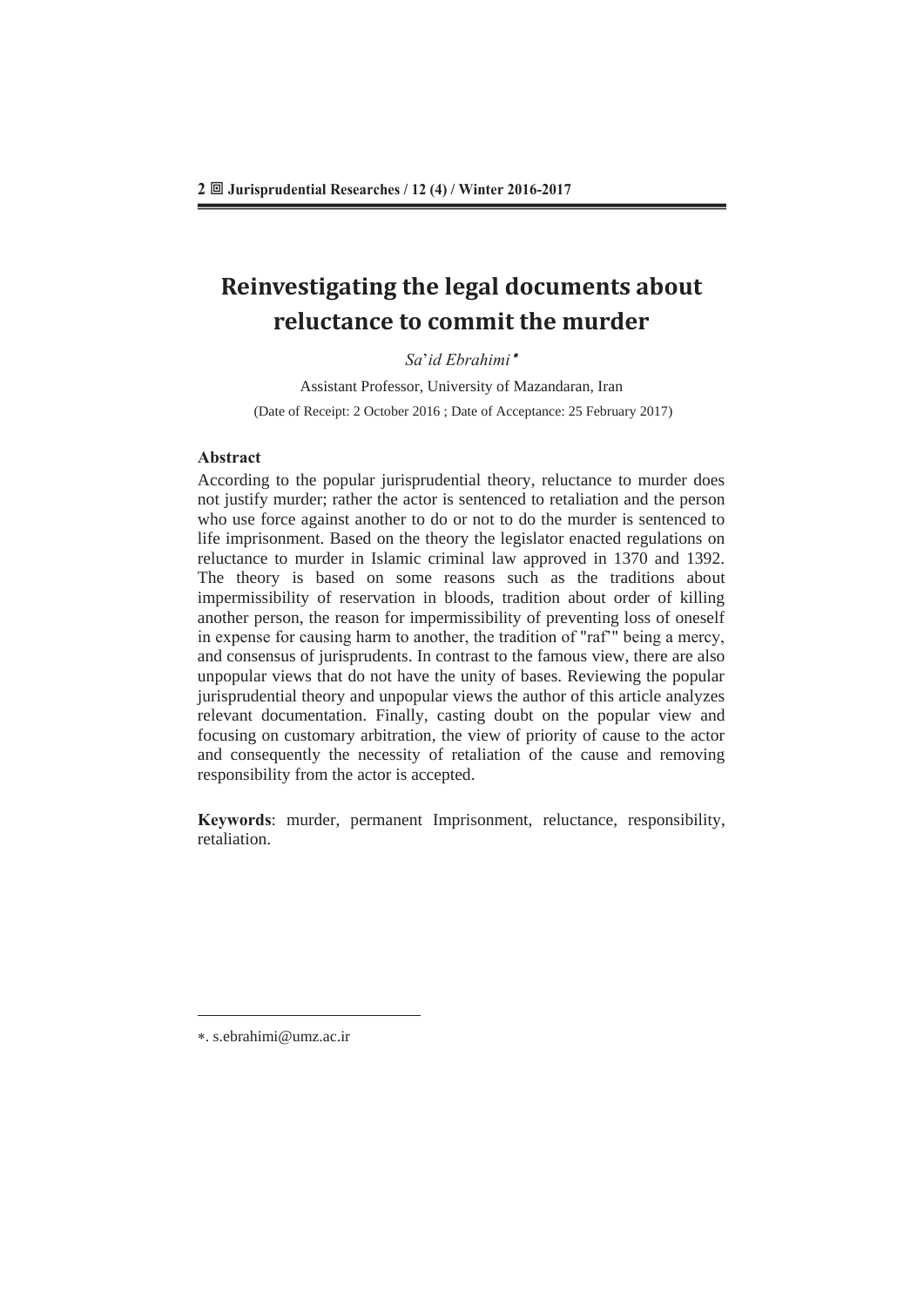# **Jurisprudential and legal study of benefiting in the realm of communicative data**

*Hossein Javar<sup>1\*</sup>, Alimorad Heydari<sup>2</sup>* 

1. Assistant Professor, College of Farabi, University of Tehran, Iran 2. Assistant Professor, Hazrate Ma'sumeh University, Iran (Date of Receipt: 23 October 2016; Date of Acceptance: 25 February 2017)

#### Abstract

Personal data of individuals, especially in the domain of communications, might be collected and processed by commercial companies and converted to commercial profiles and supplied to customers based on the needs of consumer market. Regardless of the issues pertaining to the ownership of personal data, an important question is raised as to whether using communicative data of individuals carry any responsibility. The responsibility for the collection, processing and sale of personal data by commercial companies and other people might be considerable from different aspects. Various instruments could be employed to protect the owner of the data. It seems that benefiting, along with some other factors, could be noted as a cause of liability for violating the rights of the owner of the communicative data. Liability for benefiting from individuals' communicative data and its conditions constitutes the topic of the present text.

**Keywords:** benefiting, communication, data, information, liability.

 $\overline{a}$ 

<sup>\*.</sup> Corresponding Author: hjavar@ut.ac.ir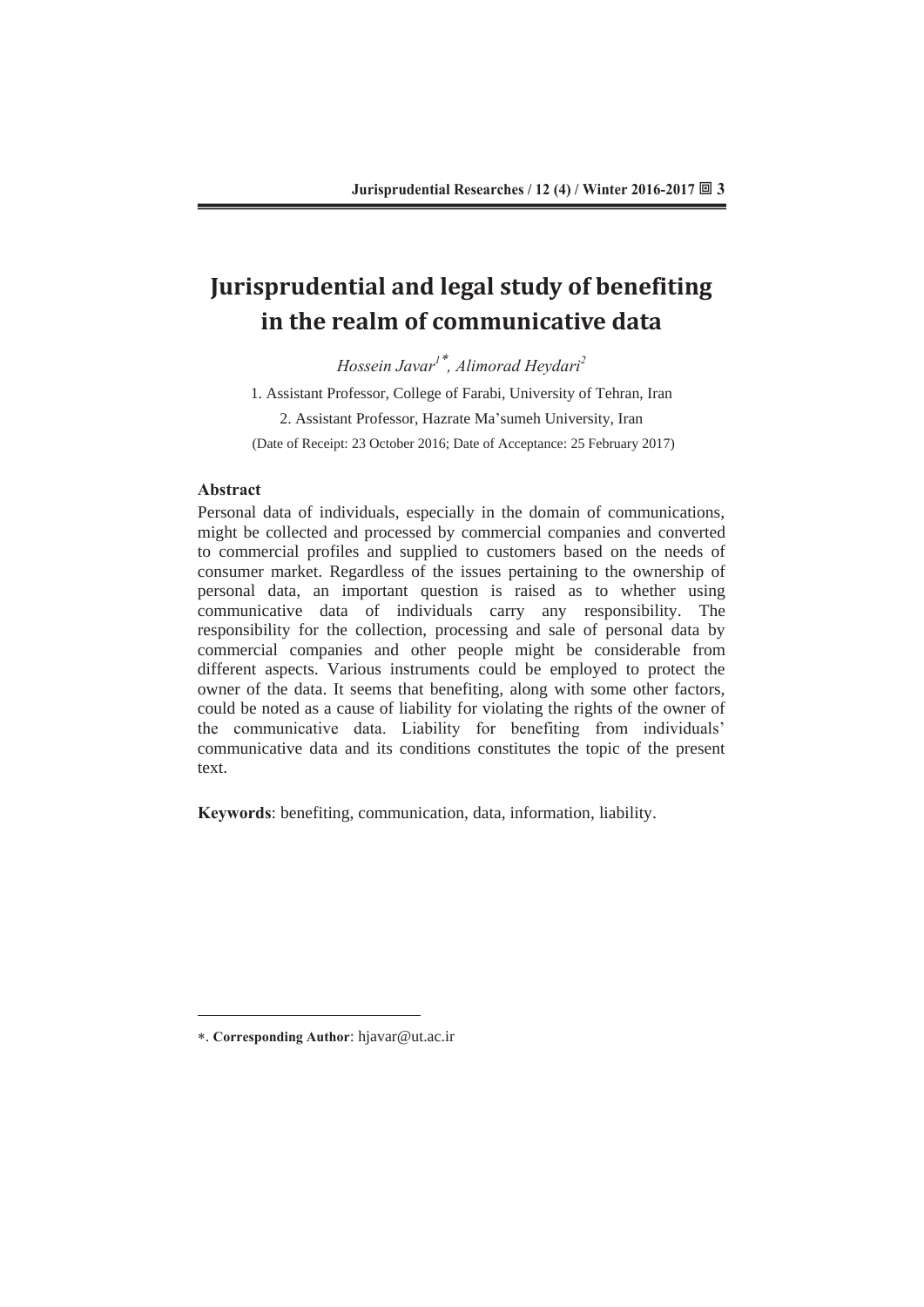# **Limiting reproduction, conflict of interests and jurisprudential principles of the Islamic government's intervention**

 $S$ a'id Rahaei<sup>1</sup>, Nasrin Sanjabi<sup>2\*</sup>, Majid Rezaei<sup>3</sup>, Mansoor Moradi<sup>4</sup>

1. Assistant Professor, Mofid University of Qom, Iran

2. Lecturer, Department of Theology, Payam Noor University, and Ph.D Student of Mofid University of Qom, Iran

3. M.A. in Ethics, Payam Noor University, Iran

(Date of Receipt: 15 October 2016; Date of Acceptance: 17 December 2016)

### Abstract

 $\overline{a}$ 

The matter of permissibility or impermissibility of the government's intervention in population control had always some pros and cons among the jurisprudents. According to the view of Imamiyyah jurisprudents pertaining to the matter of limits, responsibilities, and authorities of the Islamic government, the ruler can, based on accepting the principle of Velayat-e Faqih and his involvement in the social and political affairs, set some binding or preventive regulations in the scope of lawful matters and identify the cases interfere with social affairs according to the situation of the society. In the event of conflict, partial and accidental concomitance may be examined based on their priority, however, there is no reason to claim permanent concomitance between population growth and crisis. This topic is highlighted when examined in the macro level; i.e., making population policies by Muslim government. Taking a descriptive-analytical method of study based on religious teachings and the jurisprudent's opinions the present paper aims to note the different aspects of responsibility and involvement of the Islamic government to control and regulate population, and to analyze the jurisprudential principles of the responsibility. This study tries to indicate the principles and the limits of the government's involvement based on different bases.

**Keywords:** conflict of interests, government authorities, government responsibility, jurisprudence, privacy, reproduction control.

<sup>\*.</sup> Corresponding Author: nasrinsanjabi@yahoo.com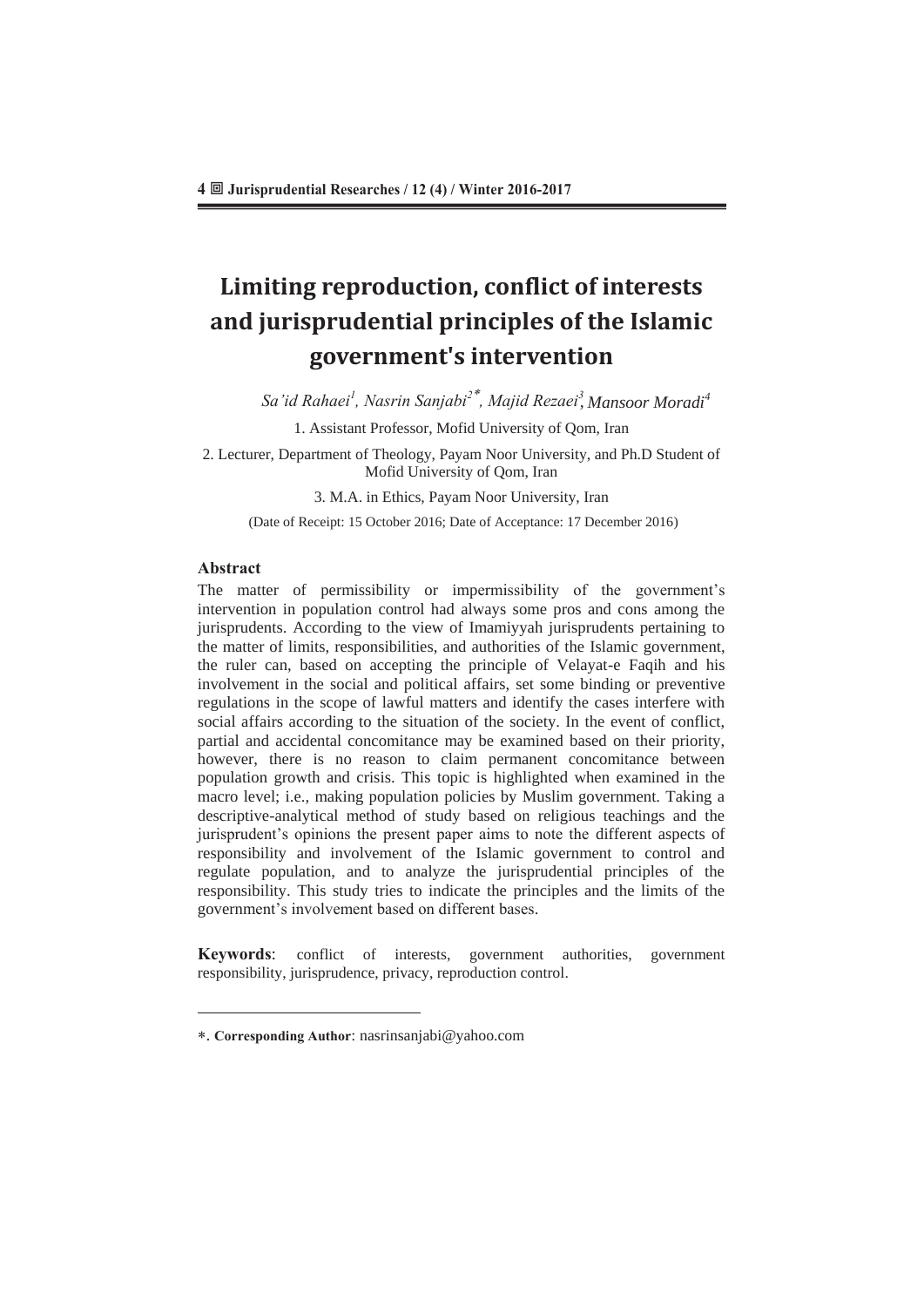# **Contemplation on the famous jurisprudential perspective in the scope of and the requirement for endowment for descendants and relatives of benefactor**

Morteza Tabibi Jebelli<sup>1</sup>, Ehsan Aliakbari Baboukani<sup>2\*</sup>, Daryoush Keyvani *Hafsheiani*<sup>3</sup>

1. Assistant Professor, Department of Law, University of Isfahan, Iran

2. Assistant Professor, Department of Woman's Studies, University of Isfahan, Iran

3. M.A. Student of Private Law, University of Isfahan, Iran

(Date of Receipt: 22 November 2016 ; Date of Acceptance: 25 February 2017)

### **Abstract**

 $\overline{a}$ 

The authors of this paper try to study and to propose the right views of Imamiyyah jurisprudents about the scope of and the requirement for endowment for descendants and relatives of benefactor. The Famous Imamiyyah jurisprudents maintain that in the case where the Islamic formula for endowment has been applied generally by the benefactor without clarifying its instances, granddaughters virtually are among the beneficiaries of the endowment. In the case of endowment for relatives granddaughters are not among beneficiaries, as they are not descended from the benefactor (grandfather from their mother side). After analyzing jurisprudential documentations of the famous jurisprudents, the authors of the article believe that in such cases of endowment granddaughters are in fact among beneficiaries of the endowment as in the case of endowment for relatives.

**Keywords:** beneficiaries of the endowment, endowment for grandchildren, granddaughters.

<sup>\*.</sup> **Corresponding Author**: 22aliakbari@gmail.com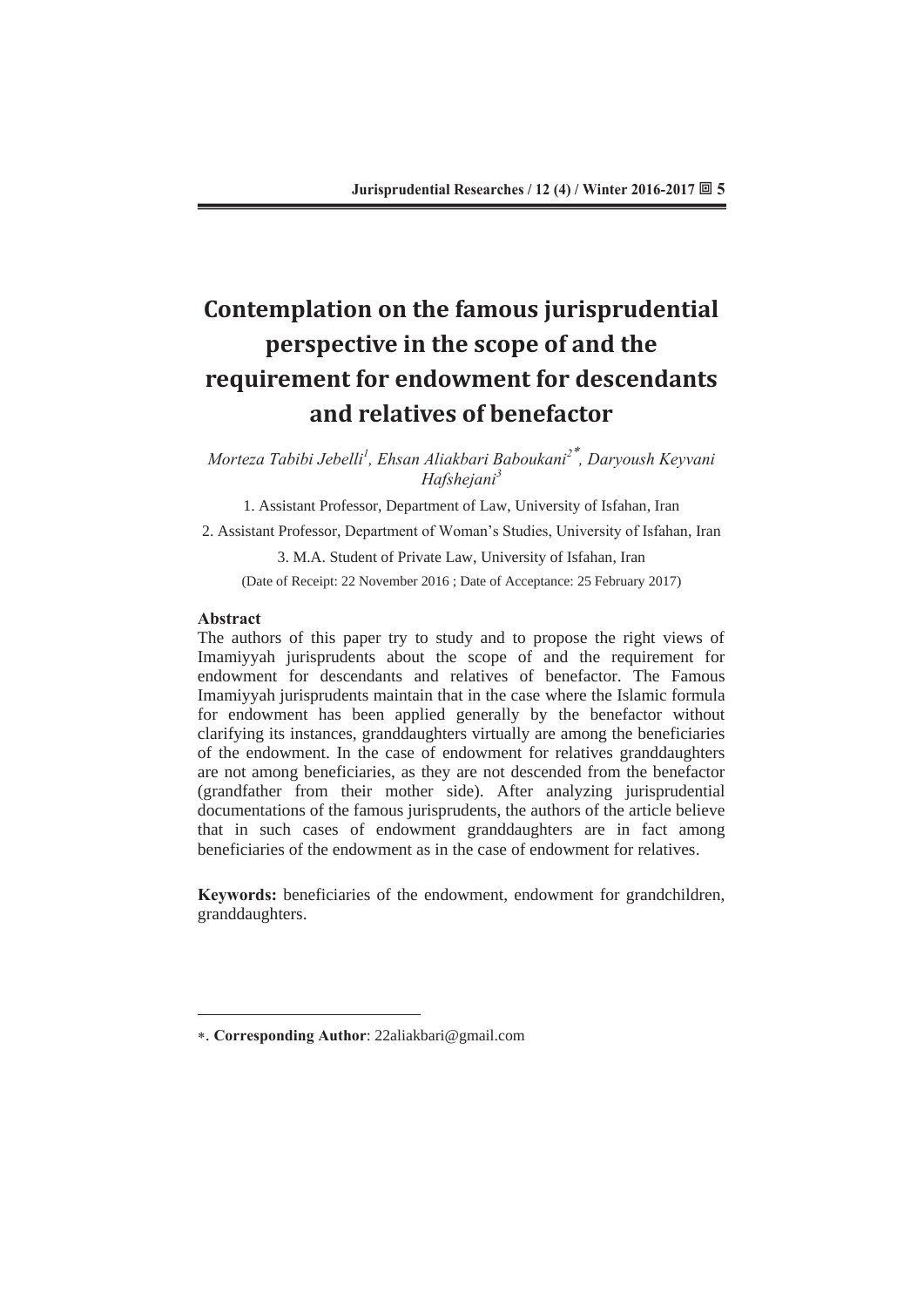### **Advanced sale**

*Mohammad Ebrahim Davoudabadi Farahani<sup>1\*</sup>, Mahmoud Oavoumzadeh<sup>2</sup>* 

1. Ph.D Student of Private Law, Azad University of Saveh, Iran

2. Associate Professor of Civil Law, Azad University of Saveh, Iran

(Date of Receipt: 13 December 2016; Date of Acceptance: 25 February 2017)

#### Abstract

 $\overline{a}$ 

Advanced sale is the selling of any property (general or specified property) which will be procured, produced, made, or delivered in a specified time in the future. What puts the validity of this view into question is invalidity kalifor-kali sale and deyn-for-deyn sale also occurrence of fraud in specified contracts. But the study of different views of jurisprudents shows that kalifor-kali sale is not invalid, and deyn-for-deyn sale has a special definition and a narrow interpretation that does not interfere with the validity of such sale. The arbitrariness of ownership and the possibility of the arbitrariness of its subject and also the possibility of common delivery and detailed specification of the property that removes any ignorance to the property remove any possibility of fraud in advanced sale of a specified property. It is because of the fact that when there was the possibility of such a sale in the primitive societies, now with the possibility of common delivery of the property and giving the detailed specifications of the property, a fortiori the custom of the wise would accept such sale if it meets other general requirements. What is known as advanced sale in Western law and especially in English law is in fact making agreement on sale of property but not advanced sale, because no agreement is made on the transfer of the possession of the advanced property for the time being.

Keywords: advanced sale, customized sale, general sale, sale.

<sup>\*.</sup> **Corresponding Author:** amooz80@yahoo.com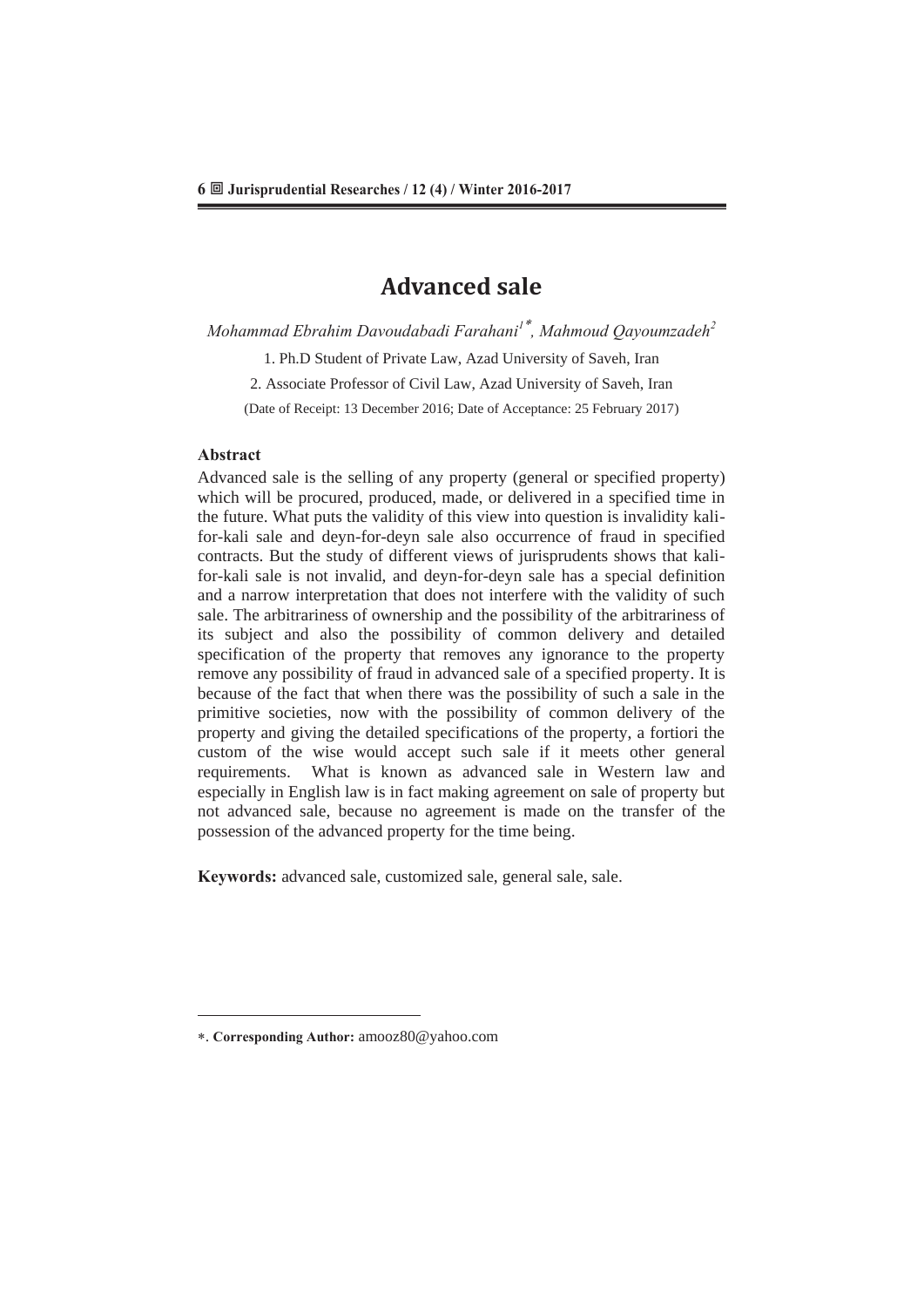### **Jurisprudential reflection on "Justice and Equity" doctrine**

 $S$ aleh Montazeri<sup>1</sup>, Mohammad Mahdi Zare'i<sup>2</sup>, Mohammad Mohseni  $Dehkalani<sup>3</sup>$ 

1. Ph.D Student of Jurisprudence and Principles of Islamic Law, University of Mazandaran, Iran

2. Assistant Professor, Department of Jurisprudence and Principles of Islamic Law, University of Mazandaran, Iran

3. Associate Professor, Department of Jurisprudence and Principles of Islamic Law, University of Mazandaran, Iran

(Date of Receipt: 7 January 2017; Date of Acceptance: 25 February 2017)

### **Abstract**

 $\overline{a}$ 

The Jurisprudents have indicated to a jurisprudential rule called "Justice and Equity" for division of property or right. According to this rule, the jurisprudents say "If a property or right is uncertain between two people or more and none of them has any proof to present or the evidences are controversial and there is no indication for giving the property or right to a certain person, it will be equally divided among them in accordance with the Justice and Equity rule. Studying the documents of the aforesaid rule and considering carefully the contents and purports thereof, the authors of this article believe that "Justice and Equity" as a jurisprudential rule and a canonical evidence for giving fatwa has no justification and there is no evidence to support it. This article has been written in line with the aforesaid subject and aims at defending the writer's opinion.

Keywords: analysis, doctrine, equity, jurisprudential rules, justice.

<sup>\*.</sup> Corresponding Author: mmdehkalany@yahoo.com